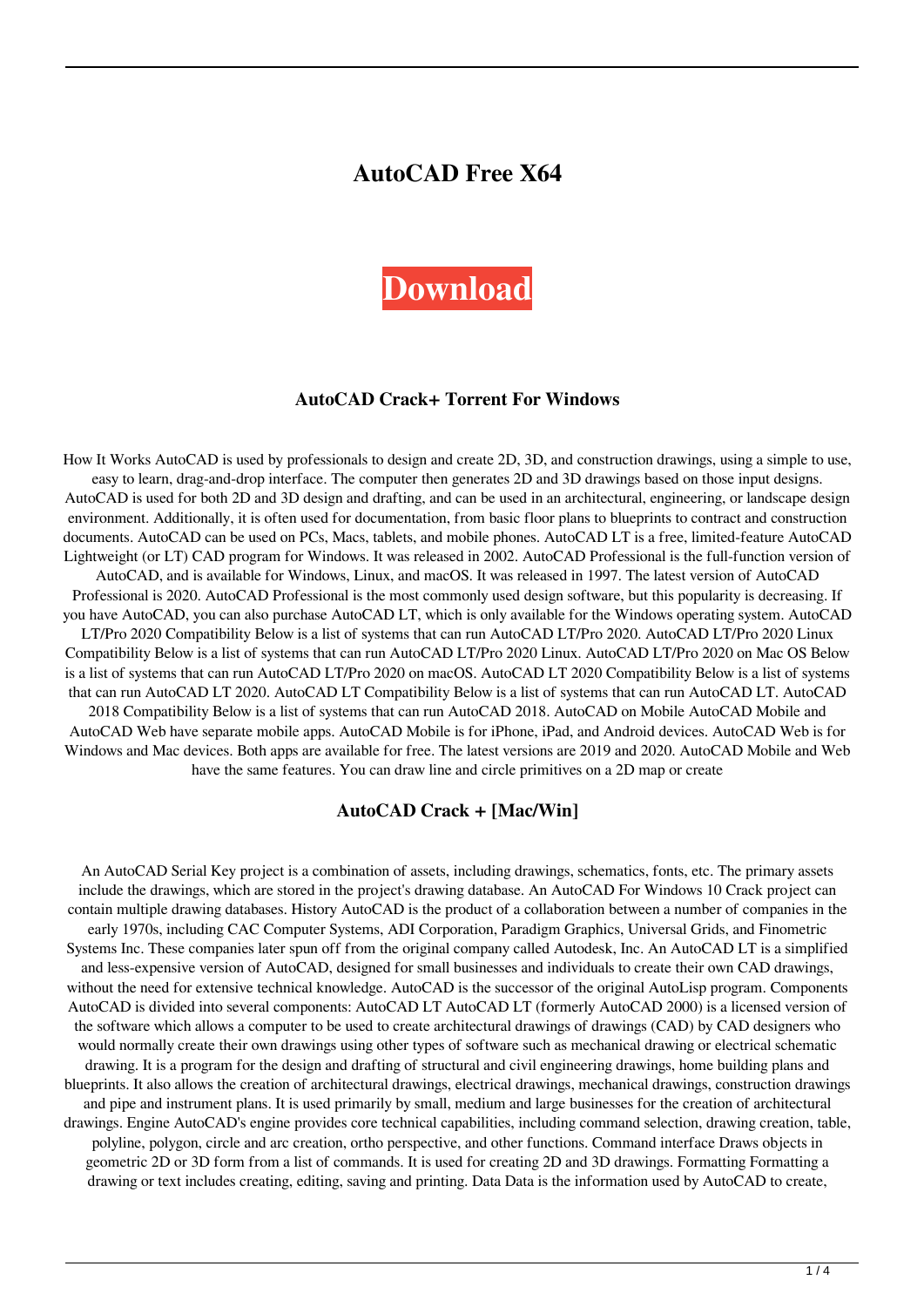modify, and display drawings. Drawing A 2D or 3D geometric representation of data objects. Macro Recording A series of commands that can be recorded and then invoked to make drawing changes. Table Lists information such as a column of data. Vector A set of lines or curves that store information such as a distance, angle, position, and direction. 3D Object A a1d647c40b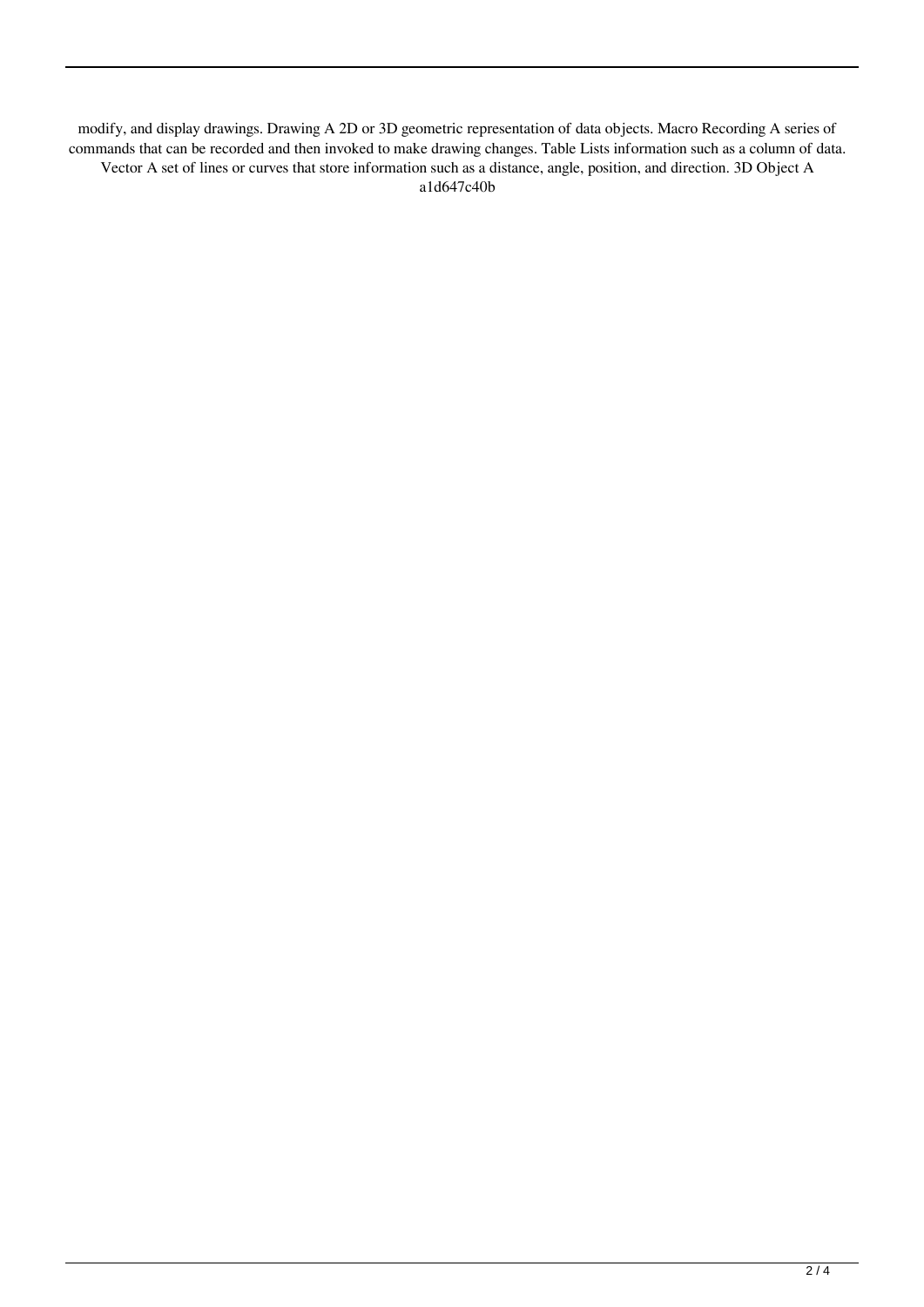## **AutoCAD**

 $=$  Notes for using the product  $=$ 

# **What's New In?**

Live Link: Use the Live Link feature to create external references to any data on your computer. (video: 1:55 min.) Clicking anywhere on the Drawing canvas will now close the last open block. (video: 0:58 min.) Significant performance improvements for 2D DWG files. Autodesk has dramatically improved how it works with DGN, DWF and PDF files. Add and edit text and dimension from your browser. View and edit text, dimensioning and annotation in your browser without downloading AutoCAD. Drag and drop functionality for tool palettes. Change tool palettes more easily by drag-and-dropping them directly to your drawing window. Support for importing files and data from other applications. (new in 2019 and earlier than 2019). Support for AutoCAD. A new CAD app for Mac and Windows. New features for 2D DWF. AutoCAD will now support 2D DWF files, as well as support for the WKT (Well-Known Text) format, and WFS (Well-Known Symbols). CAD Mobile 2.0: iOS 11 users will now receive seamless integration with the on-screen keyboard for text entry on iPhone and iPad. CAD mobile is now optimized for iOS 11. CAD mobile will now support local files (no need to use iTunes). Redesigned User Interface (UI): Use a different palette and color scheme for your drawings. Select a palette and color scheme from the View/Palettes/Select Palette command or Palettes/Select Palette command. Put the Navigator on the right side of the window so you can see more of the drawing window. New command palette. To access the command palette, press and hold the Alt key, select Command from the pop-up list, and click the desired command. Open standard AutoCAD command dialog boxes. You can now open commands from external applications using the AutoCAD command dialogs. New Animatable Selection tool. Select a group of lines or areas and animate their movement on screen. The New Animatable Selection tool includes a menu that allows you to perform the following actions: Shift, Rotate, and Scale. Live Link data to reference other files and data. AutoCAD Live Link allows you to create external links to any data on your computer. The links